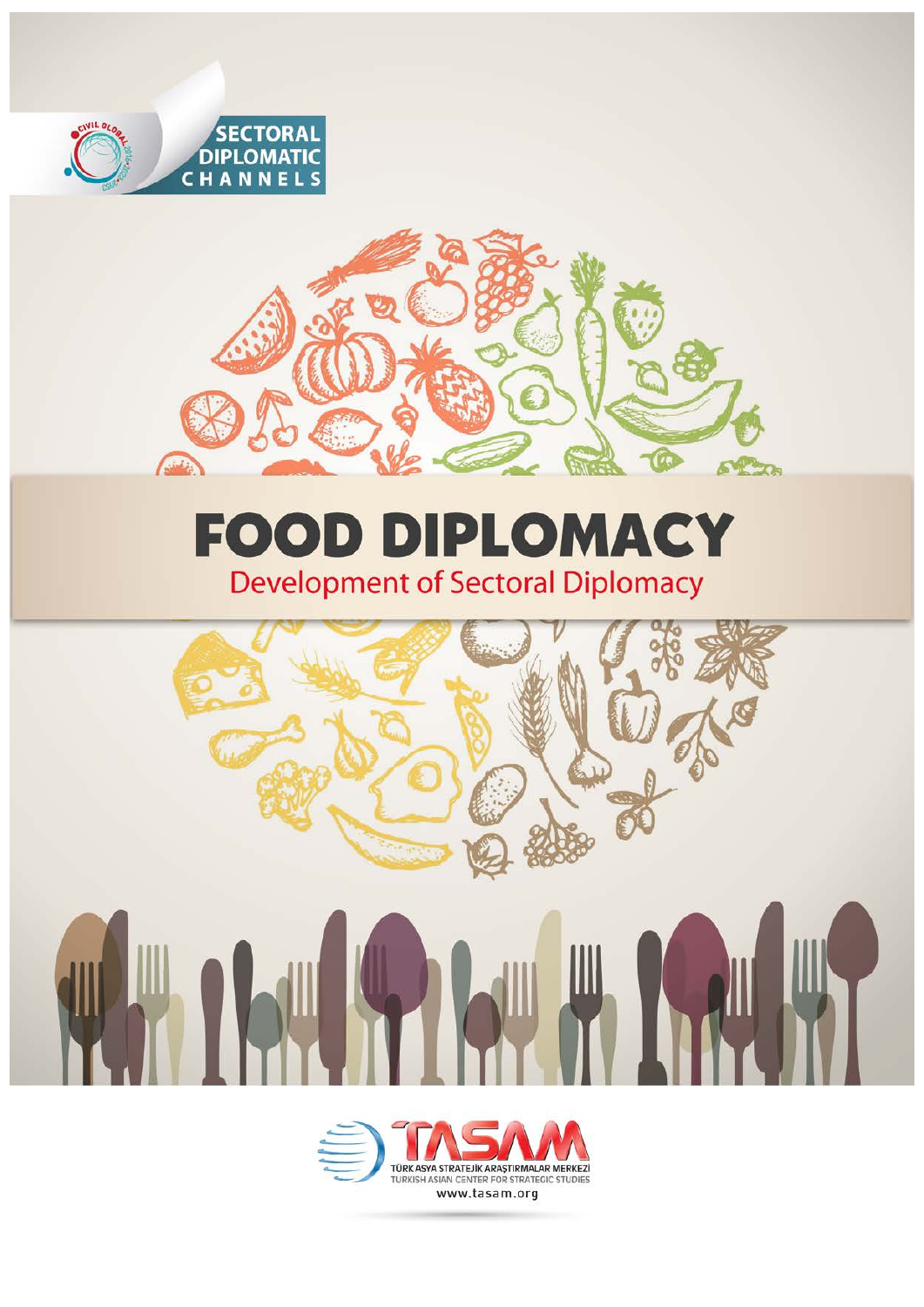



## **STRATEGIC VISION DOCUMENT**

## **FOOD DIPLOMACY "Development of Sectoral Diplomacy"**

Food has been one of the important factors of diplomacy since the beginning of modern nation-state and diplomacy institution. Throughout the history, states have been in competition or in war for the natural resources such as food, energy and water. Because these resources have a vital importance for the protection of demographic structure and are inevitably related with the political and economic development. Especially according to the developing countries, food and food security have been one of the basic anxieties of governments. Food security is a complex trouble area that has been more difficult to keep under-control day by day.

Rapid increase of the world population has brought the problem of **food security** with it. Rising food request has been increasing also the request for energy and water. Climate changes based on global warming have been triggering the drought in some regions but the flood disasters in the others; and both disasters have been causing serious decreases in the food production.

Hunger and bad nourishment are the most important two reasons that prevent the humanitarian development. These two threat are threating the right to live; ignoring to necessary opportunities for the development, in short ignoring to actualize the basic humanitarian functions. In the condition of continuously accessing to food in enough amount and proper quality, having the power of purchasing food by the individuals, functioning and storing properly food materials, accessing easily to required knowledge about nourishment and child care, then health and cleaning services by individuals; food security can be mentioned.

Today, it is impossible to find a country who has completed its growth and development only depending on the agriculture and livestock activities. On the other hand, we are finding developed countries such as the USA and France in front of us when we look for the countries who subsidize the agriculture and livestock at most. So, it is obvious that the countries in the scale of Turkey can be totally food addict countries if they don't take required precautions in the area of agriculture and livestock. And it means that the foreign policies of these countries can be under-control of strong countries in the area of food in case of any crisis.

**Food diplomacy is the usage of food resources of a country by the aim of affecting global food markets, and the international political and economic relations.** Some initiatives such as increasing fertilization in the food production, corresponding the consumption at minimum, making the prices stable, unloading and spreading over production have been actualized by the aim of affecting food markets, and changing functional and structural qualifications of food economy and trade in the world.